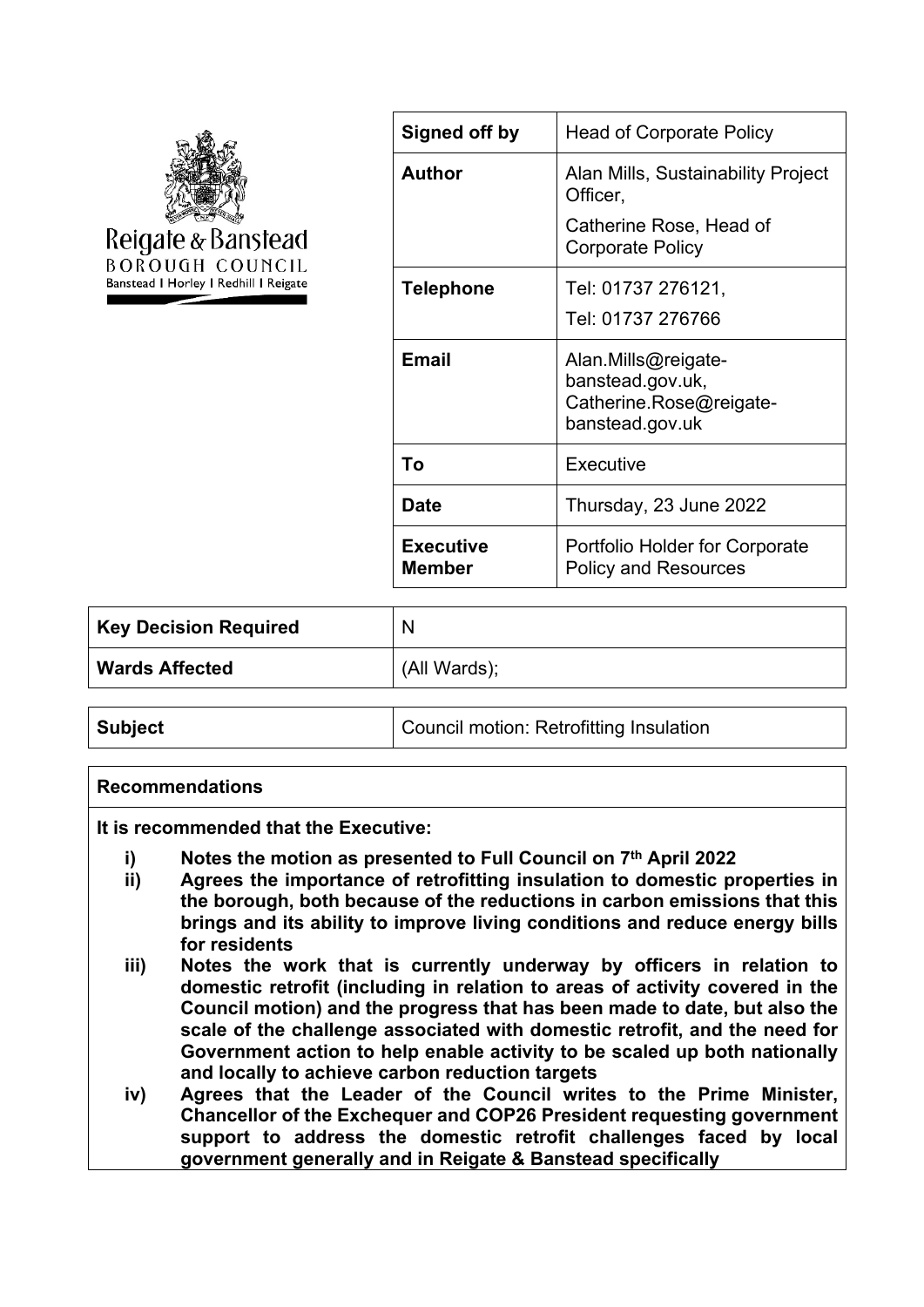**v) Requests that the Head of Corporate Policy keeps the need for a local retrofit task force and local training and delivery partnerships under review and that any additional actions required are proposed via the annual Environmental Sustainability Strategy progress report.**

## **Reasons for Recommendations**

To acknowledge the contribution that domestic energy efficiency measures can make to reducing energy bills, carbon emissions and improving resident's quality of life; and to recognise the work that the Council is doing, and has planned, to contribute to the uptake of these and other domestic retrofit measures.

## **Executive Summary**

At its meeting on 7 April 2022, the Council resolved to refer a motion to the Executive for consideration. The motion, moved by Cllr Booton, and seconded by Cllr Essex, called on the Council to commit to a number of specific proposals related to retrofitting insulation into domestic properties, in recognition of both the climate crisis and rising energy bills for residents.

This report explains the importance of domestic retrofit in reducing the borough's carbon emissions, as well as the important 'co-benefits' that it can bring – for example, reducing residents' energy bills and improving their living conditions. In doing so it reflects on the scale of the challenge facing the borough (with more than half of homes in the borough - 30,000 dwellings plus - performing poorly when it comes to energy efficiency, and residents facing rising energy bills which will push more into fuel poverty in the coming year).

The report sets out the work that the Council is already undertaking in relation to domestic retrofit (including insulation) following the agreement of the Executive in November 2021 to add two specific actions about retrofit into the Council's Environmental Sustainability Strategy action plan.

It then considers the specific proposals put forward in the motion. It confirms that:

- The Council works closely with Surrey County Council, Raven Housing Trust and a range of other partners to promote and support the retrofit of homes across the borough and improve the local skills base, and uses map-based and other data to inform its activity
- A construction skills audit has been carried out recently by Coast to Capital and the Council continues to work with this organisation and East Surrey College to address skills shortages in the construction sector
- The Council already part funds (jointly with other Surrey authorities) the Action Surrey energy advice service which provides web and phone advice to residents about energy efficiency.

Reflecting the limited resources available to the Council, and the powers at our disposal, our activity now and into the future will need to prioritise partnership working, and focus on providing information, advice and support to residents and landlords, and assisting them to access local supply chains and any third party funding that is available. It has to be acknowledged, however, that this activity alone will not be sufficient to deliver against national carbon reduction targets locally. As such, the report concludes:

 That **Proposal 1** (to set up a local retrofit task force in Reigate and Banstead) should not be accepted at this point in time as existing partnerships and relationships are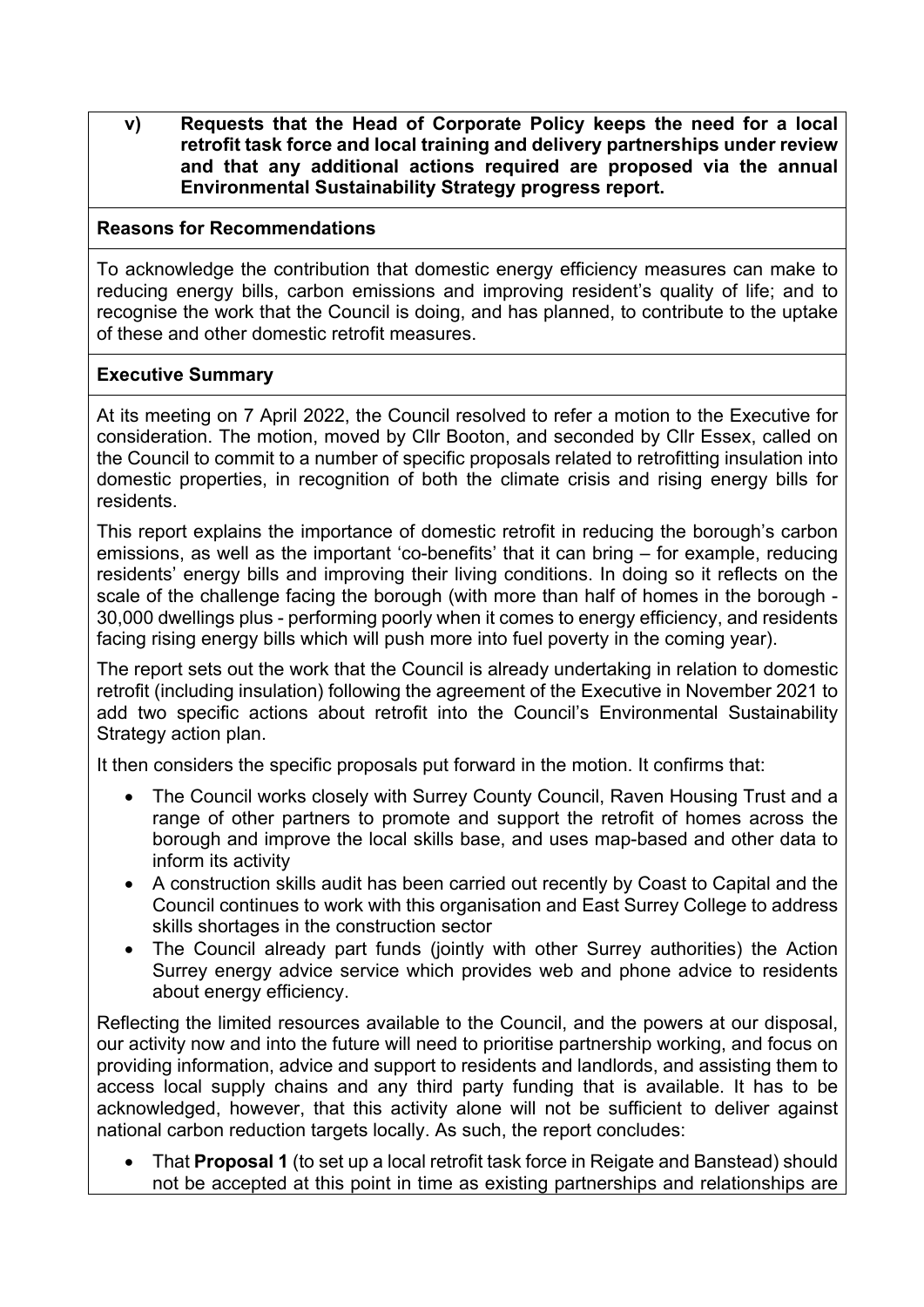already operating effectively. However, the need for any such task force in the future will be kept under review.

- That **Proposal 2** (to sign up to the Great Homes Upgrade Campaign) should not be accepted as it is more appropriate for the Council to lobby Government specifically in relation to its own position and requirements rather than sign up to a generic campaign; and therefore:
- That in respect of **Proposal 3** (to write to Boris Johnson MP, Rishi Sunak MP and the COP26 President Alok Sharma) the Leader of the Council should write to the listed politicians requesting government support (both in terms of policy and finance) to address the domestic retrofit challenges that local government faces generally and that the Council faces locally.

# **Executive has authority to approve the above recommendations**

# **Statutory Powers**

1. Under the Local Government Act 2000, the Council has a duty to promote the social, economic and environmental wellbeing of its area. The Council also has related statutory duties around environmental health and planning.

# **Background**

2. At the Council meeting on 7 April 2022, Cllr Booton moved a motion in respect of Retrofitting Insulation. The motion was seconded by Cllr Essex. The full text of the motion is available on the Committees section of the Council [website](https://reigate-banstead.moderngov.co.uk/documents/s19607/Motion%20-%20Retrofitting%20insulation.pdf). In summary, the motion calls on the Council to:

*"(1) Set up a local retrofit task force in Reigate and Banstead to accelerate plans and actions needed to retrofit homes across the borough…*

*(2) Sign up to the Great Homes Upgrade Campaign, which already enjoys the support of fellow councils such as Bristol, Leeds, Cambridge, Liverpool, Newcastle and Glasgow (greathomesupgrade.org)*

*(3) Write to Boris Johnson MP, Rishi Sunak MP and the COP26 President Alok Sharma highlighting the need to urgently retrofit millions of homes of all tenure types by 2030, in order to stay on track with Government legal commitments, and calling for the finance from HM Treasury to unlock this."*

- 3. In doing so, the motion reflects on the fact that millions of families across the UK are already struggling with rising energy prices and unhealthy homes as a result of poor insulation, and that - with energy bills forecast to rise further - more households are being pushed into fuel poverty.
- 4. The motion also highlights that housing is responsible for around 28% of direct greenhouse gas emissions that occur in Surrey, and that retrofitting insulation will help contribute to meeting the Government's climate targets whilst also improving people's lives, finances, health and creating new jobs locally. At the same time, rising energy prices mean that investment in home insulation measures now has a shorter 'payback' period.
- 5. Finally, the motion notes that the opportunity for more domestic insulation retrofit is set in the context of a Government funding regime has been found lacking by the UK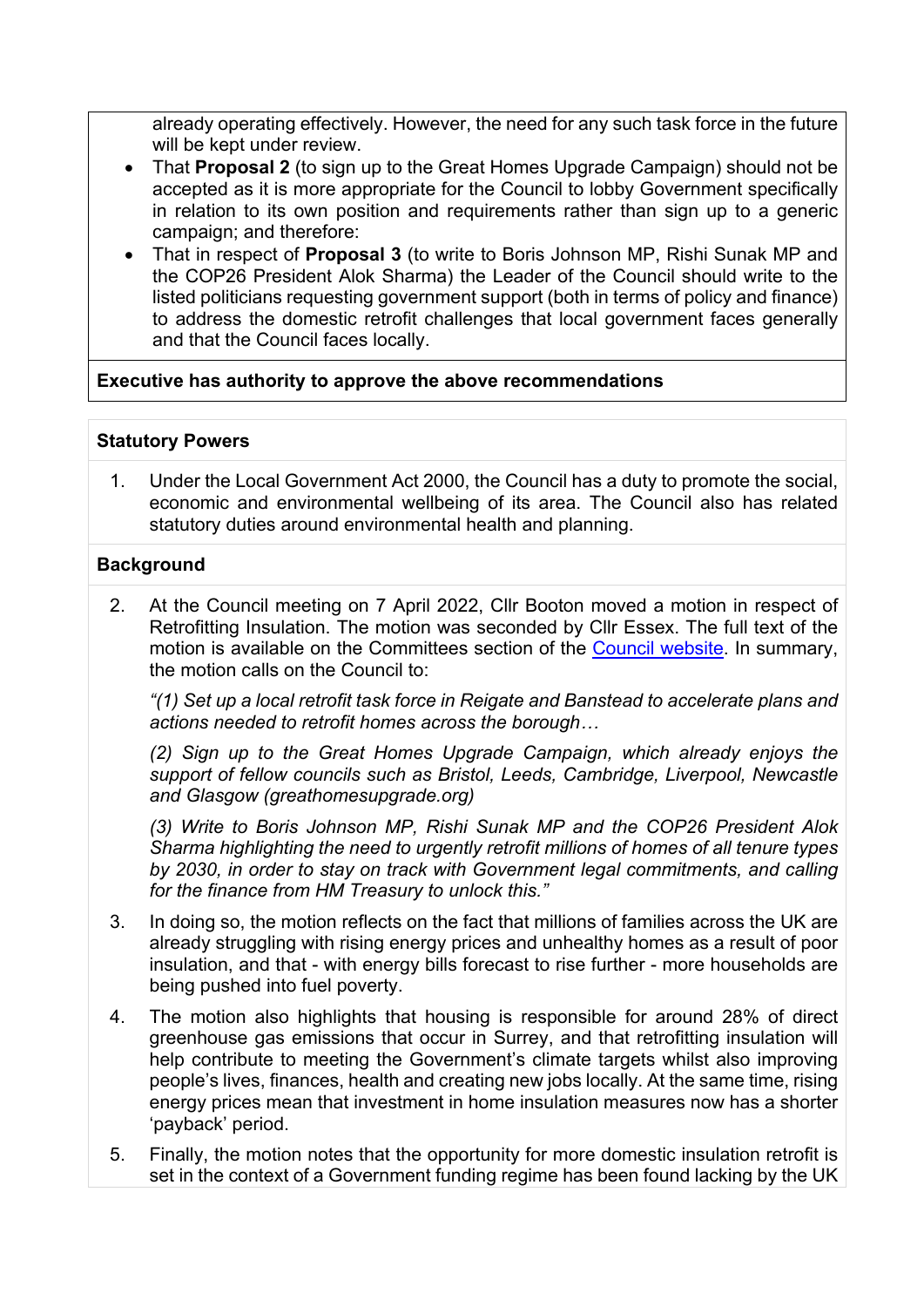Climate Change Committee, which concluded that 'the lack of an integrated offer on home retrofit for the majority of households remains a real source of concern'.

## **Key Information**

#### **What is 'domestic retrofit'?**

- 6. The term 'domestic retrofit' is widely used to refer to the process of making changes to existing homes so that energy consumption and carbon emissions are reduced. It includes two main components: firstly increasing the energy efficiency of homes (through measures such as draughtproofing, double glazing and the installation of insulation); and secondly introducing technological solutions to reduce reliance on carbon-emitting forms of energy generation (for example, installation of solar panels to provide electricity, or heat pumps to replace gas boilers).
- 7. Both these components need to be rolled out widely across the country's housing stock to meet net zero carbon targets (along with changes in behaviour to reduce inherent demand); however the more straightforward energy efficiency measures (eg draft-proofing, loft insulation) are often more affordable, deliver additional benefits to otherwise poorly insulated properties (such as improved living conditions due a reduction in drafts and damp). Having an energy efficient home is also important to be able to secure maximum benefits from the introduction of low carbon technologies such as heat pumps. This sequential approach is therefore often referred to as 'fabric first'.

### **The national policy context**

- 8. In October 2021 the Government published its Net Zero [Strategy,](https://www.gov.uk/government/publications/net-zero-strategy) setting out policies and proposals for decarbonising all sectors of the UK to meet its target of net zero by 2050. This was supported by a Heat and [Buildings](https://www.gov.uk/government/publications/heat-and-buildings-strategy) Strategy, including more information about Government plans to decarbonise homes, (and commercial, industrial and public sector buildings) by the 2050 target date.
- 9. To make progress towards the nationwide domestic retrofit challenge that the motion describes, the Government has also introduced various grants and funding opportunities, targeted both at assisting with the installation of energy efficiency measures and with the installation of renewable / low carbon technologies. Many of these are focused on tackling the worst performing properties first, with others open to all. These have included:
	- The Energy Company Obligation, where energy companies fund and coordinate the installation of energy-saving measures in low income homes
	- Until March 2022, the Renewable Heat Incentive scheme which provided payments to householders to help cover the cost of installing renewable heating systems
	- The Green Homes Grant (Local Authority Delivery) (LAD) scheme phases 1a, 1b and 2, providing grants for low income and low energy performance rated properties
	- The Social Housing Decarbonisation Fund, providing funding to support the installation of energy efficiency and low carbon measures across social housing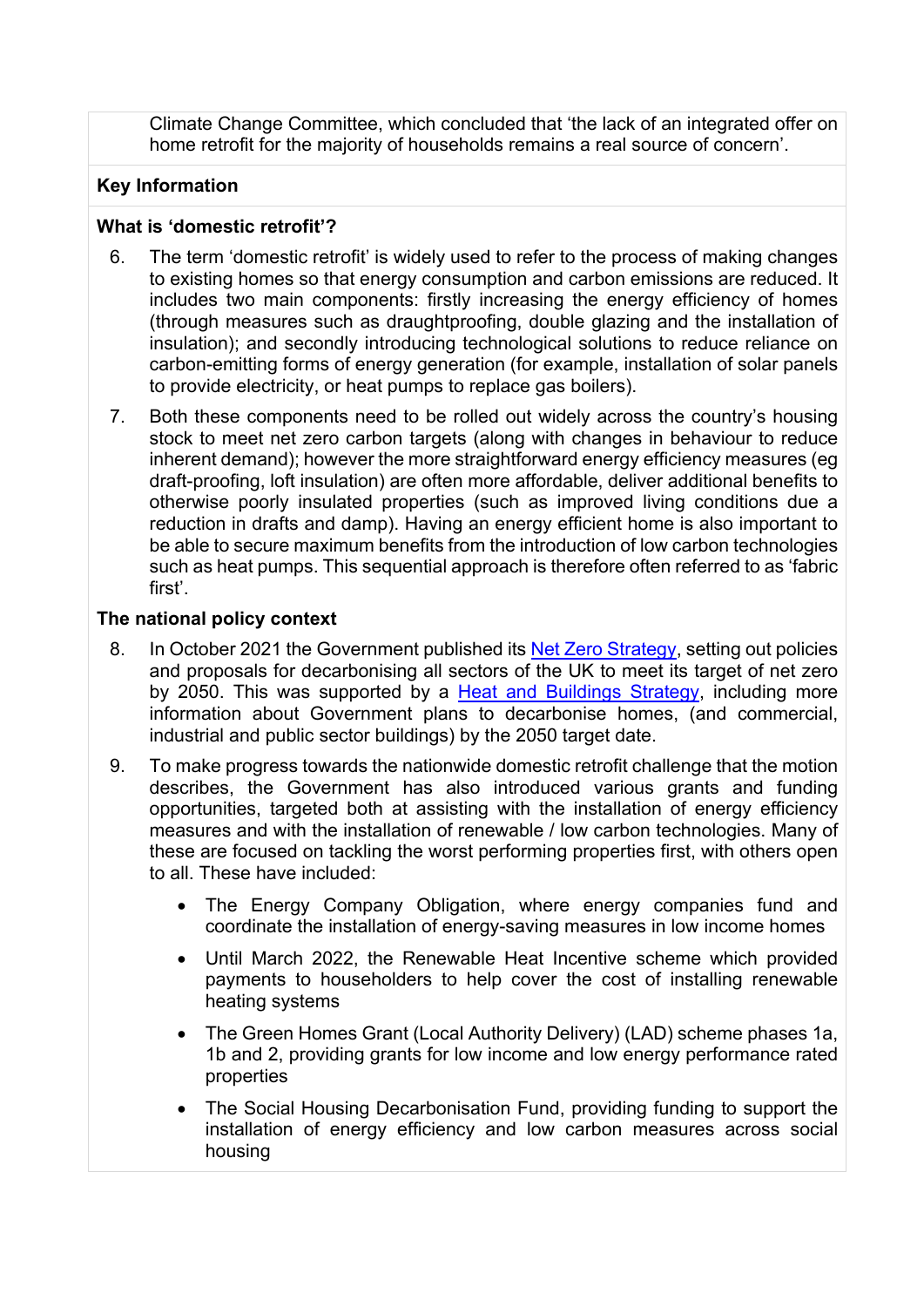- The new Boiler Upgrade Scheme, providing discounts on new heat pumps
- The removal of VAT from energy-saving materials and technologies
- The Sustainable Warmth Fund, which will provide further grants for low income, poor energy efficiency properties and off-gas grid properties.
- 10. When the Government published its Net Zero Strategy in October 2021, the UK's independent Climate Change Committee also published its review of the [Strategy.](https://www.theccc.org.uk/publication/independent-assessment-the-uks-net-zero-strategy/) While this review was supportive of the Net Zero Strategy in many ways, it concluded that "significant delivery risks remain, notably for energy efficiency in the 60% of UK homes which are owner-occupied but not fuel poor".

## **The local context**

11. The Council agreed its [Environmental](https://www.reigate-banstead.gov.uk/info/20065/environmental_sustainability_and_climate_change/1220/our_approach_to_environmental_sustainability) Sustainability (ES) Strategy in July 2020. Alongside the first annual ES Strategy progress review in November 2021, the Executive also [agreed](https://reigate-banstead.moderngov.co.uk/ieListDocuments.aspx?CId=137&MId=1810&Ver=4) two new actions specifically related to domestic retrofit as follows:

*"Work with partner organisations, residents, businesses and communities throughout the borough to encourage and facilitate the retrofit of homes to become more energy efficient";* and

*"Work with partner organisation, residents, businesses and communities to encourage and facilitate the retrofit of homes with low carbon technologies"*

This reflects the position that, based on the latest published [information](https://data.gov.uk/dataset/723c243d-2f1a-4d27-8b61-cdb93e5b10ff/uk-local-authority-and-regional-carbon-dioxide-emissions-national-statistics-2005-to-2019) from the [Department](https://data.gov.uk/dataset/723c243d-2f1a-4d27-8b61-cdb93e5b10ff/uk-local-authority-and-regional-carbon-dioxide-emissions-national-statistics-2005-to-2019) of Business, Energy and Industrial Strategy, approximately one third of direct carbon emissions in the borough are from the homes in which our residents live.

- 12. There are around 62,000 residential dwellings in the borough, the vast majority of which are private sector owned (approx. 84%), and primarily (approx. 73%) owner occupied. As of March 2021, it was estimated that around 53% of all dwellings in the borough have an energy efficiency rating of D or lower (28% of socially rented housing, 55% of private rented housing, rising to 70% of owner occupied housing). At the same time, we know that many of our residents are already facing challenges associated with rising energy bills and that this number will only rise in the future.
- 13. Unfortunately, the Council only has limited powers to mandate domestic retrofit to homes within the borough, be they social rent, private rent or owner occupied:
	- Our [Environmental](https://www.reigate-banstead.gov.uk/info/20072/private_sector_housing/526/housing_standards_in_the_private_sector) Health powers only enable us to intervene in relation to energy efficiency in limited circumstances and in respect of the most energy inefficient properties
	- Our ability to secure upgrades via the planning process is limited to new developments or developments where larger extensions (requiring planning permission) are proposed. It is also constrained by national planning policy, however the Council does have planning policy and guidance about energy efficiency in place (in the [Development](https://www.reigate-banstead.gov.uk/dmp) Management Plan and [Climate](https://www.reigate-banstead.gov.uk/info/20088/planning_policy/1103/supplementary_planning_documents_and_supplementary_planning_guidance/2) Change and Sustainable Construction [Supplementary](https://www.reigate-banstead.gov.uk/info/20088/planning_policy/1103/supplementary_planning_documents_and_supplementary_planning_guidance/2) Planning Document)
	- The Council itself directly owns only a very small number of residential properties, having transferred its social housing stock to Raven Housing Trust.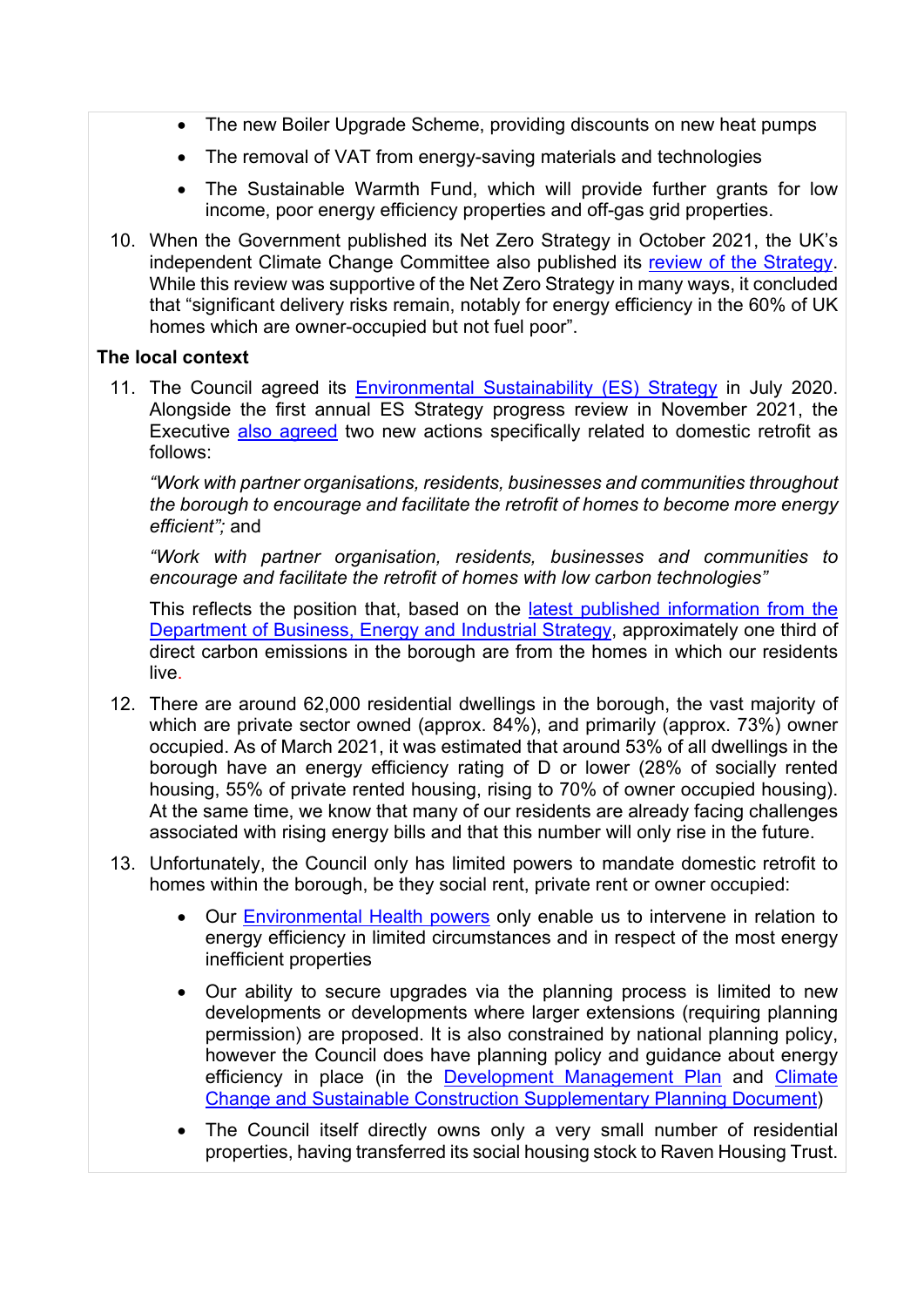- 14. This means that our ability to effect change is limited (notwithstanding the above) to providing information, advice and support to residents and landlords, and assisting them to access local supply chains and any third party funding that is available.
- 15. That our powers are limited is recognised by the UK's independent Climate Change Committee, which has concluded that the existing levers available to local government:

*"…are unlikely to be sufficient to deliver … Net Zero ambitions, due to gaps in powers, policy and funding barriers, and a lack of capacity and skills at a local level. Additionally, without some level of coordination from Government, the UK risks pursuing a fragmented strategy towards Net Zero."*

### **Progress in Reigate & Banstead to date**

- 16. In light of the agreed actions in the ES Strategy, officers have developed a programme of work to tackle both the insulation/fabric and low carbon technology elements of domestic retrofit. This is based around the overall objectives of:
	- Increasing residents' access to grants
	- Increasing residents' knowledge of retrofit
	- Accessing grants to support domestic retrofit in the borough, including working with social housing partners
	- Delivering some 'easy wins' for residents; and
	- Positively affecting the supply chain locally.
- 17. These were identified in consultation with the Cross Party Member Sustainability Group. A number of workstreams associated with these objectives are now being progressed. These include:
	- The provision of improved information and advice on our website about how people can reduce domestic carbon emissions, access grants, and save money on their energy bills
	- The publication of planning guidance for new development
	- Inclusion of questions about domestic energy efficiency in the Council's Resident Sustainability Survey to help us understand how the Council can continue to support residents in this area
	- Social media campaigns and coverage in the borough's printed magazine (Borough News) and e-Newsletter
	- Working with social housing partners (Raven Housing Trust and Accent Housing) to secure £1.5m of Government funding for our partners to deliver retrofit to 28 affordable homes in the borough as well as to homes in Surrey Heath borough
	- Supporting Action Surrey (the county's energy advice portal) and working with them to promote the GHG LAD-funded Green Jump Surrey. Phase 1 of this scheme resulted in 111 installations in the borough worth £840,000, and Phase 2 has seen more referrals from RBBC than any other Surrey borough or district.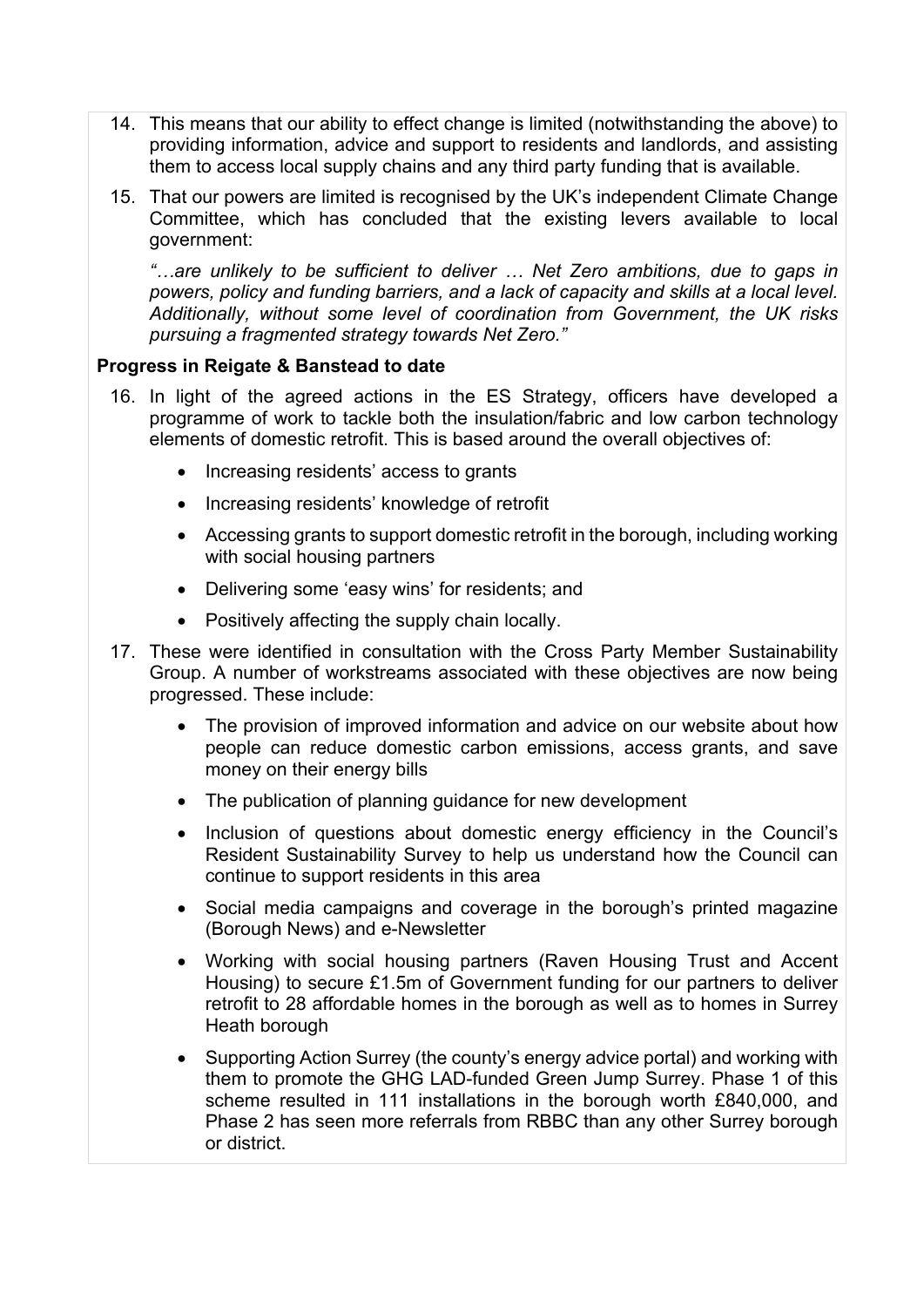- Working with SCC to promote the Solar Together collective purchasing scheme, which will result in 157 properties in the borough installing solar panels with a total value of £1m
- Promoting the new Boiler Upgrade Scheme to residents
- Working with other teams across the Council to align support and information provision to residents who are facing fuel poverty, particularly in the face of steeply rising energy bills.
- 18. Future work planned includes attendance at community events to promote domestic improvements, more work to promote other new and emerging grant funding for residents (including to assist residents on low income to access Sustainable Warmth grants, and for owner occupiers to access solar technology), engagement with a wider range of social housing partners as part of future Social Housing Decarbonisation Fund bidding rounds, and working with East Surrey College and Coast to Capital in relation to construction skills.
- 19. More information about some of these elements is provided in the sections that follow. Reflecting the limited resources available to the Council, and the powers at our disposal, our activity will continue to prioritise partnership working, and focus on providing information, advice and support to residents and landlords, and assisting them to access local supply chains and any third party funding that is available. It has to be acknowledged, however, that this activity alone will not be sufficient to deliver against national carbon reduction targets locally.

### **Responding to the motion recommendations**

20. The motion to Full Council makes a number of detailed suggestions as to activities that the Council should undertake. Each of these is reviewed below.

#### **Proposal 1: Set up a local retrofit task force in Reigate and Banstead to accelerate plans and actions needed to retrofit homes across the borough.**

- 21. The Council already has a range of activities underway in relation to domestic retrofit, as described above. In delivering these, we engage with a range of partner agencies and organisations, including Surrey County Council, Action Surrey, Net Zero Hub South East (previously Greater South East Energy Hub), social housing providers, training providers and community groups in the borough.
- 22. At the moment, the engagement that takes place is considered to operate effectively both at a strategic level (with partner organisations committed to aligned objectives) and at a project level.
- 23. It is not therefore considered necessary to establish a further layer of engagement via a separate task force at this time. However, it is recommended that the Head of Corporate Policy, Projects & Performance keeps the need for any such task force under review and reports to the Executive on any additional action required via the annual ES Strategy progress report.
- 24. To inform this conclusion, we have also considered the examples that the motion provides about the sort of work a retrofit task force should undertake:

**Proposal to work with Surrey County Council, as part of their energy assessment of housing, to map different categories & identify appropriate energy efficiency retrofit interventions locally:**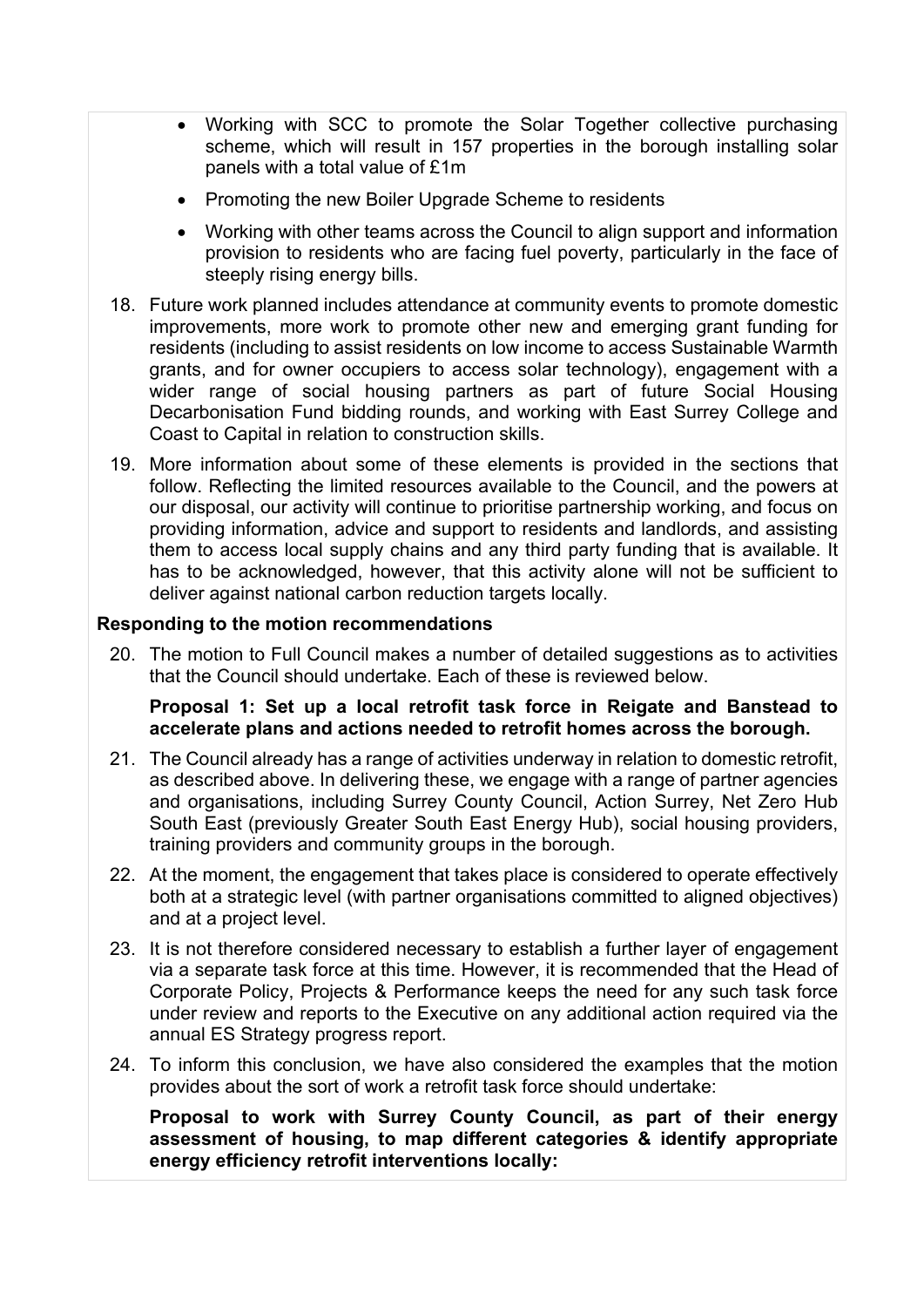- 25. The Council already works closely with Surrey County Council on a range of topics and activities that align with both county and borough level sustainability/climate strategies. This engagement takes place via monthly officer meetings and the Greener Futures Partnership Steering Group which is held every two months. These mechanisms will allow us to work with SCC on any energy assessment of housing that they undertake.
- 26. It is also worth noting that the Council already uses map-based (and other) data to identify and target domestic retrofit activities locally, both in relation to energy efficiency and low carbon technologies. We used this information to target the LAD phases 1 and 2 funding, and we will continue to use this information to target future rounds of funding and other opportunities (such as solar), and share it with partners where appropriate, to help promote and roll out energy efficiency interventions locally.
- 27. As this work is already happening, and there are mechanisms in place for it to continue, no further Executive decision is considered necessary.

### **Proposals to conduct a 'skills audit' to identify the jobs & skills gaps to implementing energy efficiency retrofitting locally:**

- 28. The need to develop capacity and skills within the construction industry to help deliver domestic retrofit is recognised as a national issue, but also an issue across the south east. It is also recognised in this Council's work objectives, as set out at paragraph 15 above. It is clear that there is already a skills shortage to deliver existing domestic retrofit initiatives from Government, let alone the scale of activity that would be required to retrofit all energy inefficient homes in the borough to an acceptable standard.
- 29. A construction sector skills audit was recently carried out by the Coast to [Capital](https://www.coast2capital.org.uk/skills-news) [LEP](https://www.coast2capital.org.uk/skills-news), which concludes that the skills required to deliver net zero in the region are diverse and in short supply, and therefore that a plan to deliver skills for net zero is a priority. Given that skills is a broader than borough-level issue, it is not recommended to the Executive that that there would be particular value in carrying out a separate audit at additional cost to the Council.
- 30. It should also be noted that skills are not the only constraint to delivering retrofit activity, with the materials supply chain also currently being insufficiently well established to accommodate current and project future demand.

### **Proposal to establish a one-stop energy advice portal for homeowners such as cosyhomesoxfordshire.org:**

31. The Council already provides funding (£3,000 per year) to Action [Surrey](https://www.actionsurrey.org/) which is an impartial energy advice service set up by local councils across Surrey. In addition there are a range of other trusted nationally provided energy advice portals, such as the Government's Simple [Energy](https://www.simpleenergyadvice.org.uk/) Advice service and the [Energy](https://energysavingtrust.org.uk/) Saving Trust website. As such, it is not recommended to the Executive that it is necessary (or indeed cost effective) to establish an additional advice portal. Opportunities to enhance this offer further to support residents across the County to access tailored support and trusted traders are currently being explored with Surrey County Council.

**Proposal to establish local training and delivery partnerships and agreements that can upskill and deliver energy efficiency retrofitting of homes through**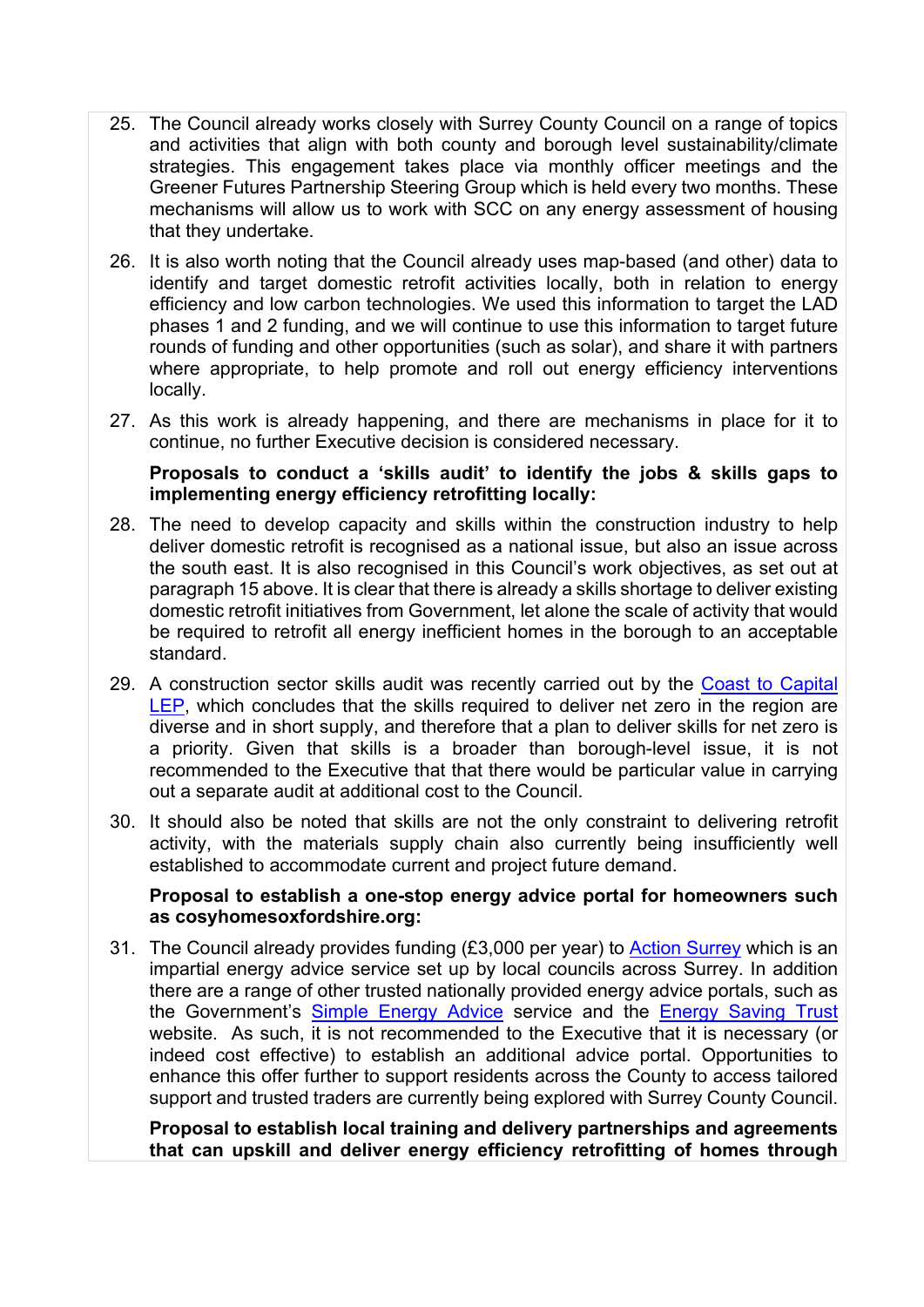### **locaI institutions, such as Coast to Capital LEP, Raven Housing and East Surrey College:**

- 32. A number of such training and delivery partnerships already exist that the Council has an active role in. The Council is represented on the Coast to Capital [Skills](https://www.coast2capital.org.uk/skills-360-board) 360 [Board](https://www.coast2capital.org.uk/skills-360-board), which provides direction and strategic support for skills activity in the region and brings together employers and skills providers to understand and address local skills challenges including in relation to 'net zero' construction skills.
- 33. The Council is also represented on the Surrey Greener Futures Partnership Steering Group at senior officer and member level which works to ensure that countywide Greener Futures objectives (including in relation to skills and supply chain) are progressed.
- 34. Council officers have a strong working relationship with East Surrey College and are actively engaging with them on plans for a Construction Skills Academy. Similarly, we are working in close partnership with Raven Housing Trust with respect of improvements to their housing stock following the Council's successful bid for £1.5m of funding from the Social Housing Decarbonisation Fund. Upskilling is not an issue that the Council can tackle alone, but there are opportunities within the borough to make progress if we continue to work with partners such as the LEP and East Surrey College.
- 35. Taking existing arrangements into account, it is not considered necessary for the Council to establish any additional, separate partnerships at this time. However, it is recommended that the Head of Corporate Policy, Projects & Performance keeps the need for any additional partnerships or agreements under review and reports to the Executive on any additional action required via the annual ES Strategy progress report.
- 36. Within the organisation, to maximise the Council's access to skills to support residents access to support for domestic retrofit, staff are supported to undertake training and access professional development opportunities, and we work collaboratively with partners such as SCC and Raven to share knowledge and expertise. It will be increasingly important that we continue to do this as financial constraints on the council increase at a time when the Council will need to provide enhanced local support for residents.

**Proposal 2: Sign up to the Great Homes Upgrade Campaign (greathomesupgrade.org)** and

**Proposal 3: Write to Boris Johnson MP, Rishi Sunak MP and the COP26 President Alok Sharma highlighting the need to urgently retrofit millions of homes of all tenure types by 2030, in order to stay on track with Government legal commitments, and calling for the finance from HM Treasury to unlock this**

- 37. Both these proposals relate to lobbying for more action at a national Government level to support the roll out of energy efficiency (and other domestic retrofit) measures.
- 38. One of the Environmental Sustainability Strategy actions, agreed by the Executive in November 2021, is:

*"Alone and in partnership with other organisations, continue to lobby government to ensure local authorities have the powers and resources to facilitate change"*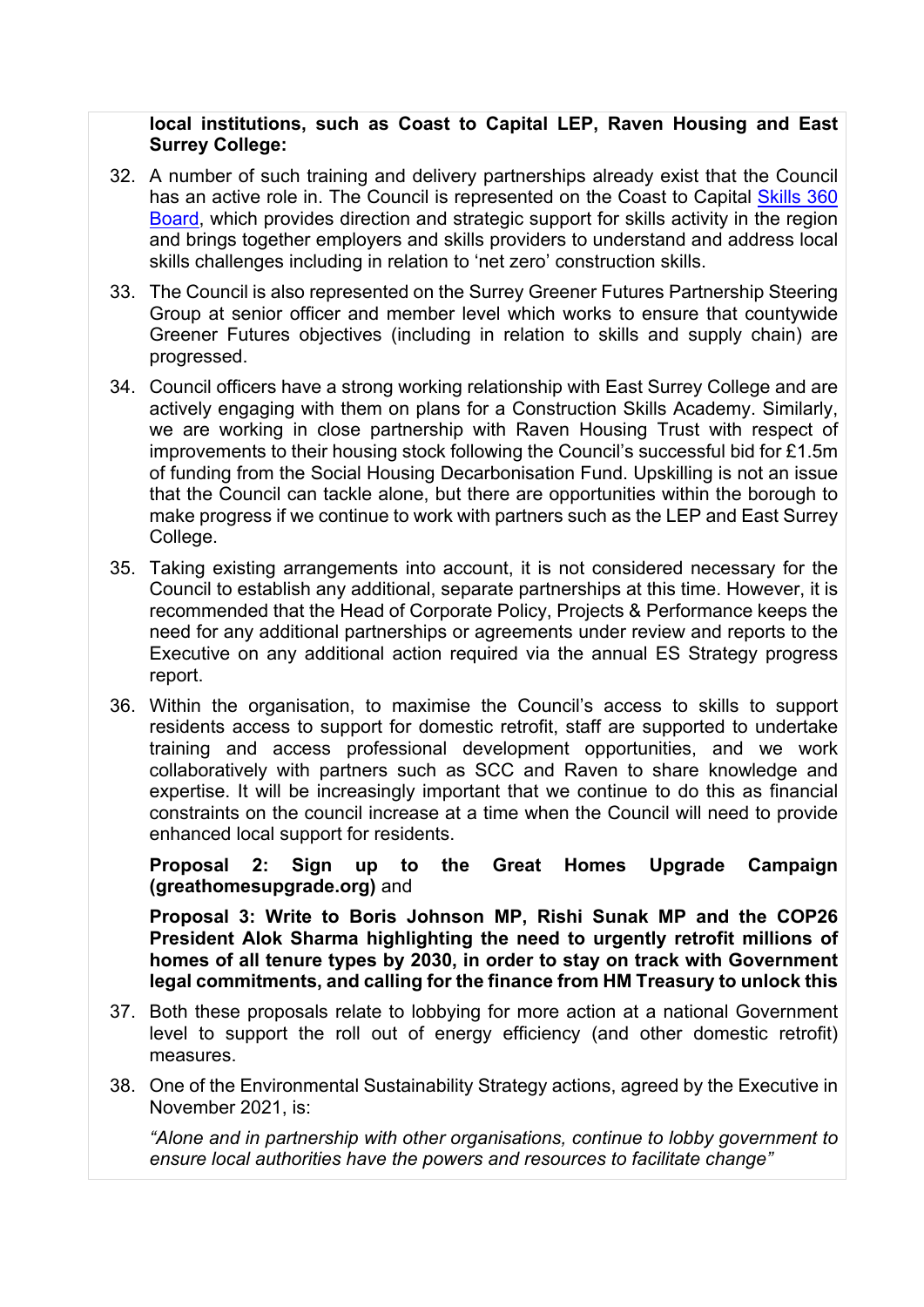39. Rather than to sign up to a generic campaign (as suggested at Proposal 2), it is recommended that the Executive supports Proposal 3; that is that that the Leader of the Council writes to the Prime Minister, Chancellor of the Exchequer and COP26 President requesting government support (both in terms of policy and finance) to address the domestic retrofit challenges that local government faces generally and that the Council faces locally and expedite action.

# **Options**

- 40. The following options are available to the Executive:
	- **Option 1:** Support the motion as presented to Full Council in April 2022 in full. This option is not recommended as a number of the proposals included within the motion are not considered to be cost effective or necessary taking into account work that is already underway to achieve the Council's identified environmental sustainability objectives.
	- **Option 2:** Support the recommendations as set out in this report, that is, agree to progress / keep under review some of the proposals set out in the motion. This option is recommended as it commits the Council to progressing activities that would complement the work that is already underway to deliver the Environmental Sustainability Strategy actions relating to domestic retrofit and can be delivered within currently allocated resources.
	- **Option 3:** Do not support any of the proposals set out within the motion. This option is not supported as recommendations have been identified in this report based on the motion that can usefully complement activity that is already underway.

## **Legal Implications**

41. There are no legal implications arising from the recommendations within this report.

## **Financial Implications**

42. There are no financial implications arising from the recommendations within this report. The activities proposed can be delivered within existing agreed budgets.

### **Equalities Implications**

- 43. No direct equality implications have been identified as arising from the recommendations within this report.
- 44. However, there are equality issues in relation to domestic retrofit and it is important that the Council has regard to these. This includes the ability of people from differing backgrounds and different equality groups to access information about the support that is available on domestic retrofit, which will be taken into account in our communications and engagement activity.
- 45. More vulnerable residents, including those with protected equality characteristics, are likely to be more exposed to both poor quality, less energy efficient living environments (drafty, damp etc) and higher and rising electricity and gas bills (for example, residents using pre-payment meters). Domestic retrofit can therefore be a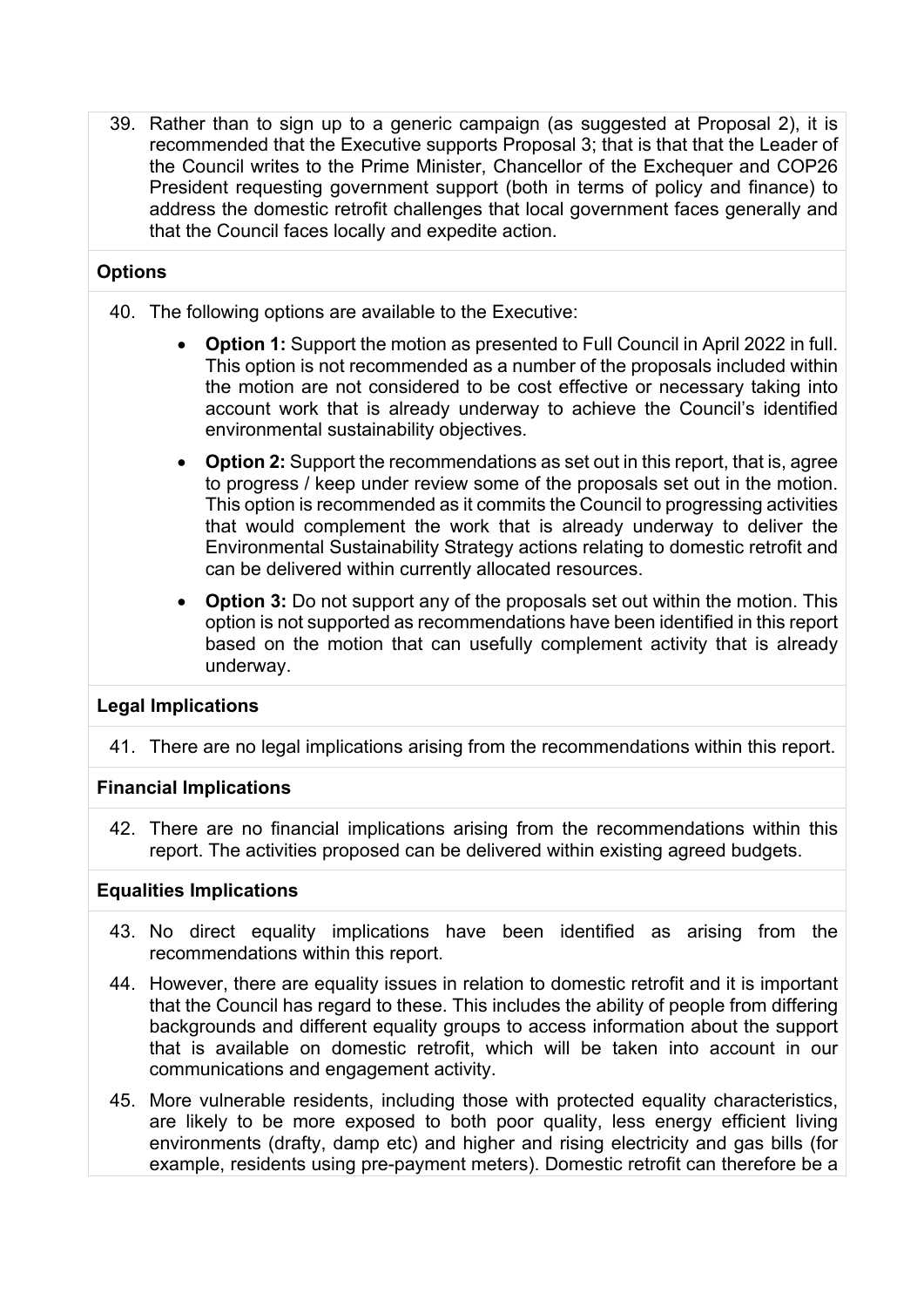tool to help tackle inequality, along with other Council activity (for example our community development and money support activities), and more activity in this area will benefit a greater number of residents. Most recently, government funding for domestic retrofit has had a particular focus on residents on low or no incomes and on the least energy efficient properties – this reflects both the higher costs associated with retrofitting such properties and residents' reduced ability to fund these directly.

### **Communication Implications**

46. Communication and engagement is a central element to all of the Council's sustainability activity, and is identified in the ES Strategy as essential for the effective implementation of the action plan. Specifically in relation to energy efficiency and domestic retrofit, we have and will continue to provide advice and information to residents (for example via our website, print and email publications and social media campaigns) and utilise other forms of outreach such as via our Residents' Sustainability Survey and face to face engagement.

### **Environmental Sustainability Implications**

47. As noted above, the Executive has already committed to take action in respect of domestic retrofit (both energy efficiency measures and low carbon technology). The recommendations set out in this report relate to activities that will complement the work already underway and as described at paragraphs 11, 15 and 16 above.

### **Risk Management Considerations**

48. No specific risk management considerations have been identified.

### **Consultation**

49. The Portfolio Holder for Corporate Policy & Resources and other members of the Executive have been consulted on the content of this report. This report has also been shared and discussed with the motion proposer and seconder.

#### **Policy Framework**

- 50. The Council's Corporate Plan, Reigate & Banstead 2025 includes an objective about Environmental Sustainability, which is to "Reduce our own environmental impact, support local residents and businesses to do the same, and make sure our activities increase the borough's resilience to the effects of climate change.
- 51. The recommendations in this report relate to activities that will complement the work already underway to support residents to make changes to the homes in which they live to reduce their environmental impact. At the same time, these activities will help secure co-benefits including reduced energy usage, healthier living conditions, and supporting opportunities for skills and training. These co-benefits are relevant to other corporate plan objectives, including in relation to Vulnerable People and Economic Prosperity.

#### **Background Powers**